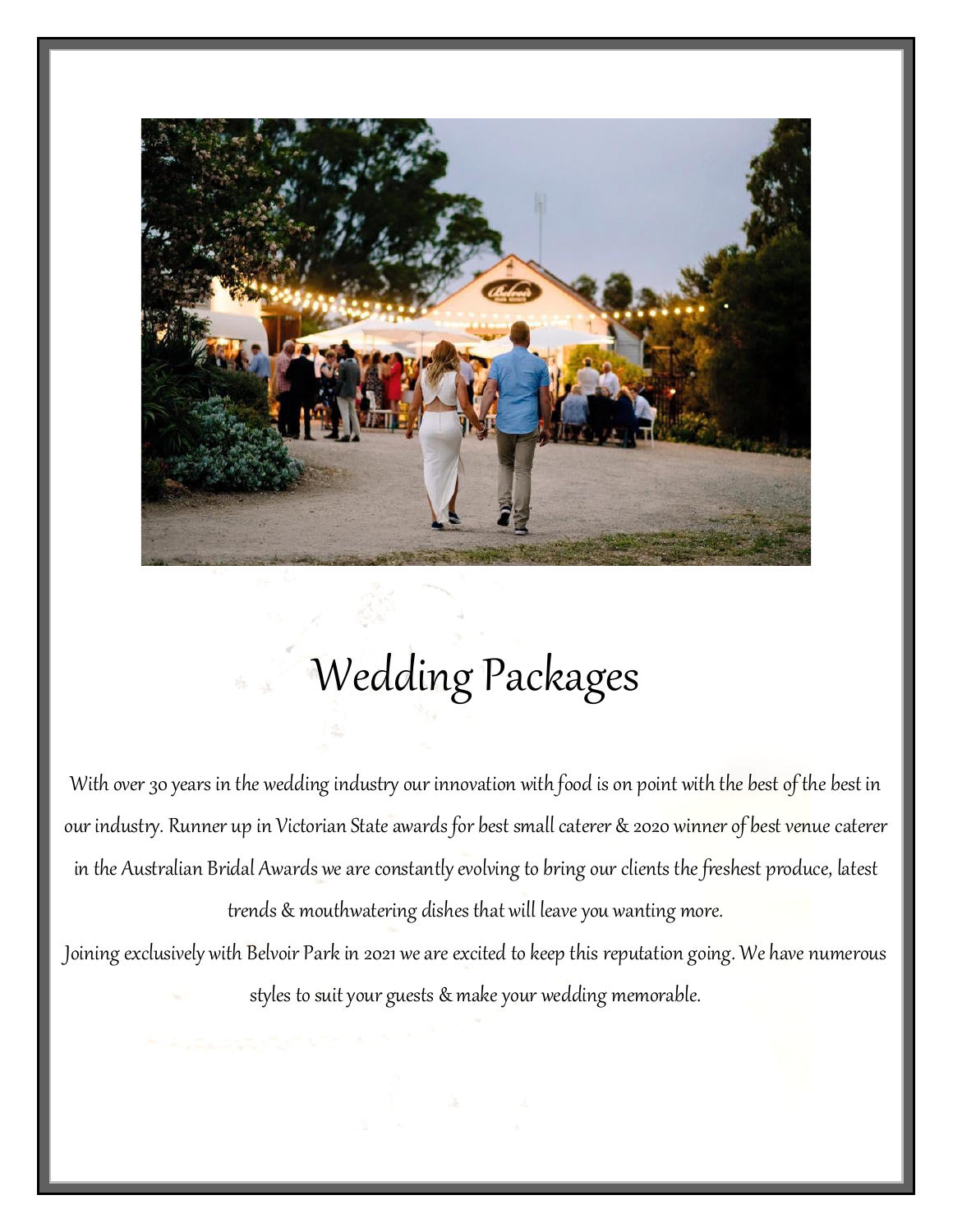

### Cocktail style

If you are looking to create an entertaining & fun atmosphere where everyone can let their hair down &you can mingle freely amongst all of your friends & family, cocktail weddings will allow you to do this. Our cocktail packages contain the same amount of food as a 3course meal, but in bite size pieces, no one ever goes hungry…

### Cocktail package 1:

- Grazing platters with a selection of finest cheeses, cured & smoked meats, marinated vegetables, dips & breads
- Selection of 8 Canapés per person
- Selection of 2 fork dishes per person
- Two petite desserts per person and your wedding cake served on platters with tea and coffee to finish.

### \$85 per person

### Cocktail package 2:

- Grazing platters with a selection of finest cheeses, cured & smoked meats, marinated vegetables, dips & breads
- Selection of 10 Canapés per person
- Selection of 4 fork dishes per person
- Mini dessert buffet of our signature petite desserts served with Tea & coffee

\$95 per person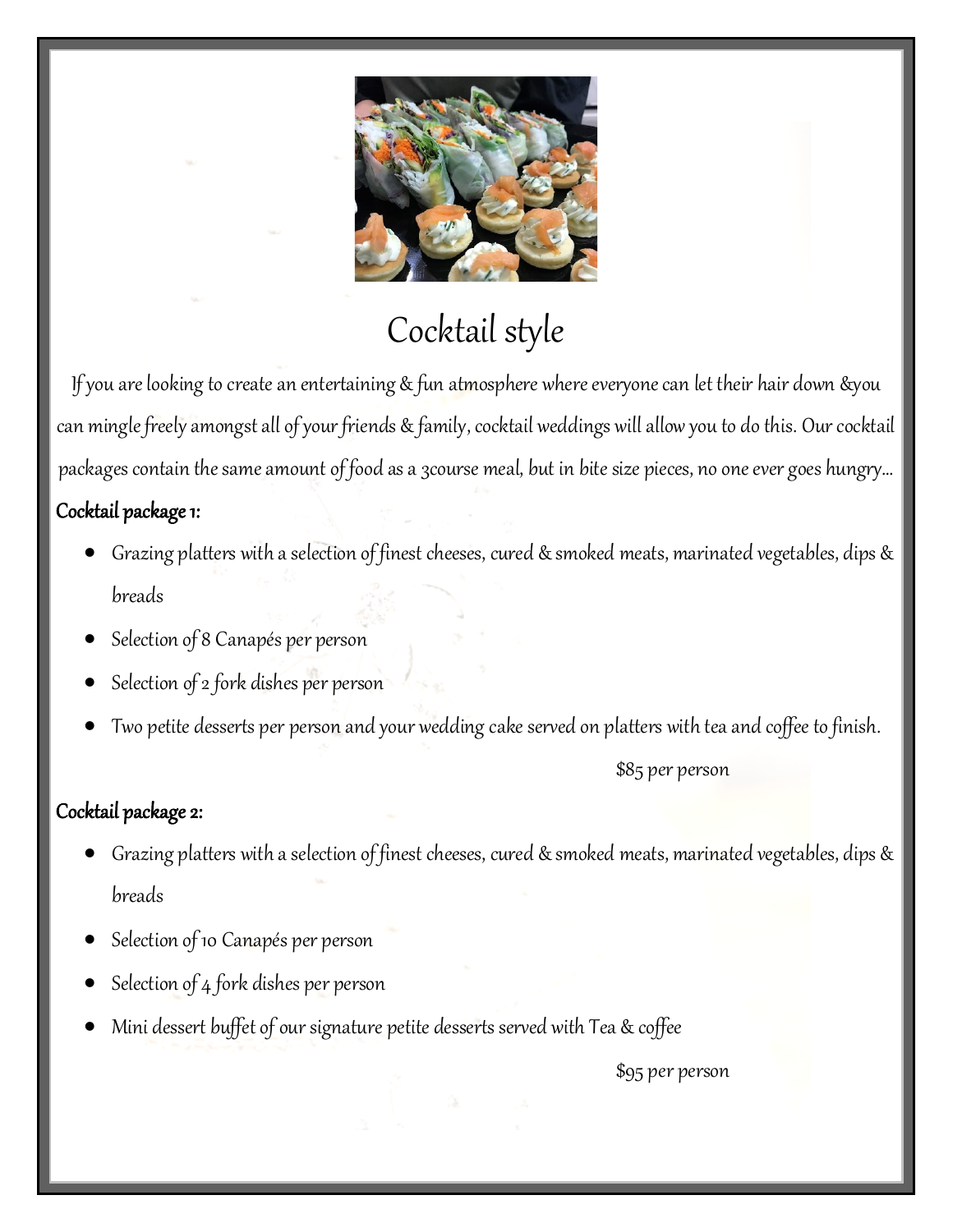# Canape selection

### Cold canapes

Italian bruschetta w Vanilla toffee balsamic (V) Soft smoked salmon blinis w chive crème Salmon avocado Nori rolls (GF,DF) Cohuna Wagyu Beef savoury cup w horseradish cream Essence chicken teriyaki rolls (GF,DF) Sweet potato, cashew & beetroot wafer cups (VG) Vegetarian Nori rolls with avocado, carrot, cucumber (V,GF,DF) Sweet potato, roasted red pepper & baby spinach frittata (DF, GF,) Fresh Tasmanian oysters w vodka lime (GF,DF) Fresh Tasmanian oysters w rice wine (GF,DF) Vegetarian rice paper rolls w ginger miso dipping sauce (GF, DF, Vegan) Lime zest & sweet chilli prawns (GF,DF)

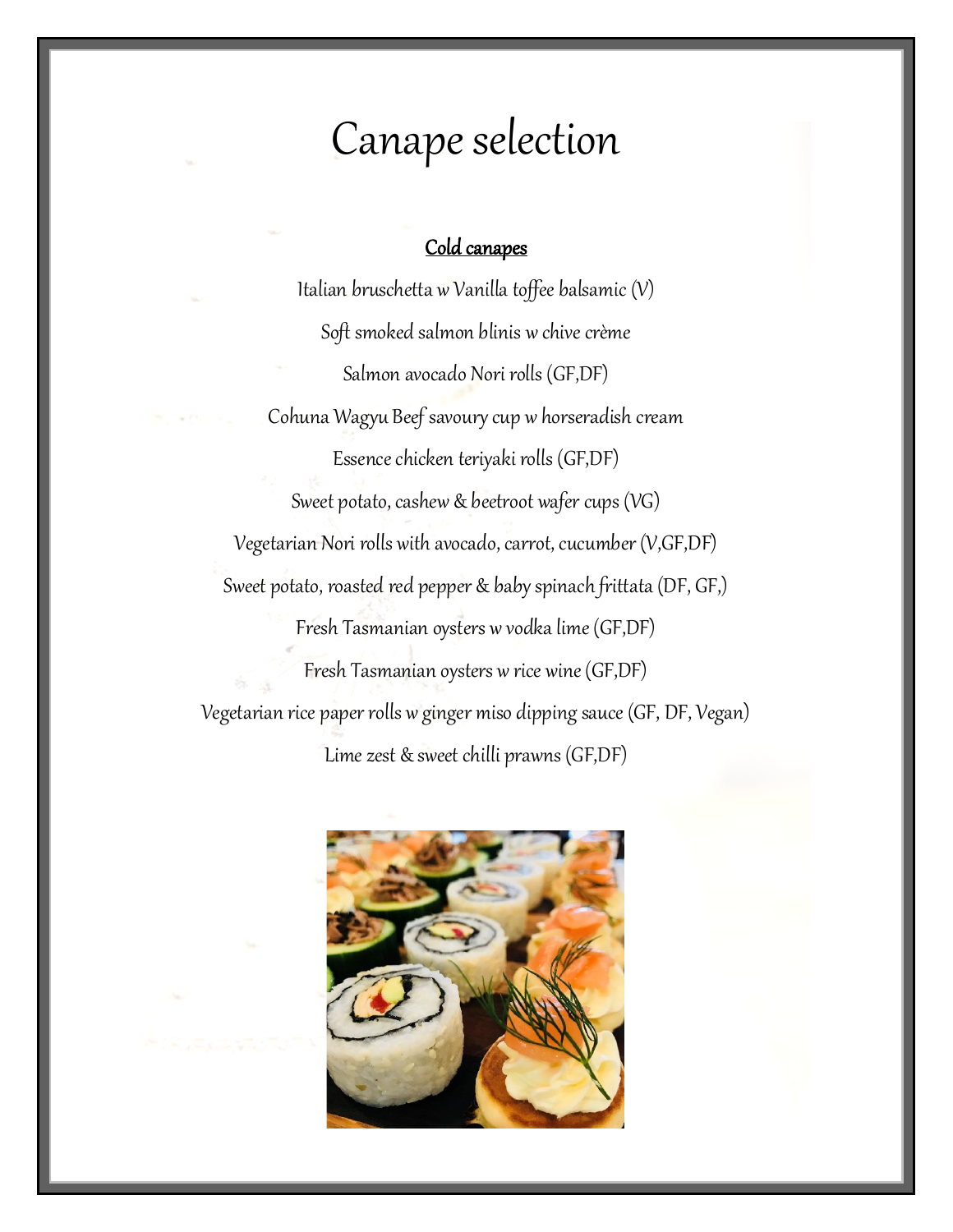#### Hot Savouries:

Freshly baked Mini Sausage rolls w house made tomato relish Pumpkin, feta & caramelized onion tarts (VG) Thai Chicken balls w sweet chilli aioli (2per serve) (GF,DF) Egg & Bacon tartlets w house made tangy tomato relish Mediterranean tarts w tomato, basil pesto, olives & crumbled fetta (VG) Chicken, mushroom, brie tartlets Mini Beef & Shiraz pies w house made relish Chicken & creamed leek tarts Greek style lamb Koftas with tzatziki (GF) Pumpkin and red peppers shot w olive grissini (GF, DF, Vegan) Vegetarian Spring rolls w sweet soy (VG, DF) Aranchini balls with semi dried tomato & pesto w aioli (VG, GF)

#### Fork dishes:

Chicken Caesar cones w honey bacon, egg, lettuce & croutons Salt & pepper Calamari w lemon aioli served in a palm leaf cone (GF, DF) Chicken, pumpkin, semi dried tomato and basil pesto risotto (GF, DF)

Lamb ragout w potato gnocchi topped w parmesan (GF)

Chicken baby burrito's w corn salsa, avocado, lettuce & sour cream.

Wagyu beef sliders w onion jam, lettuce tomato & Jarlsberg cheese Frenched lamb cutlets marinated in an apricot mint & garlic mustard glaze(GF, DF)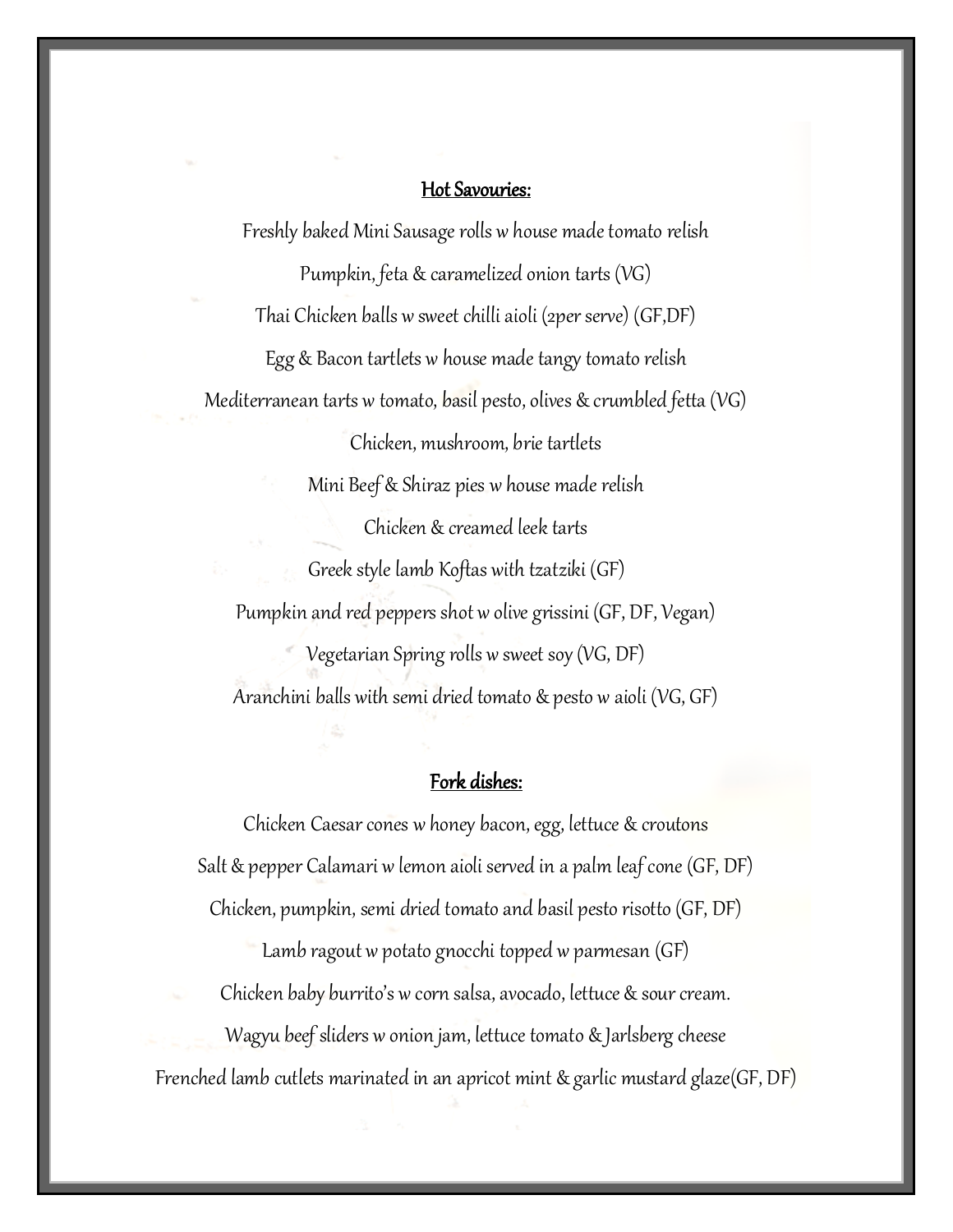# Sit down dinner menu

Setting your reception on this private property and watching the sun set with the people you love is a beautiful way to start the rest of your lives together. With pre dinner drinks on the lawn or around the vineyard whilst photos are capturing the day, your guests can enjoy beautifully prepared canapés, before settling inside for a three-course meal.

This menu style includes a selection of 3 Canapés from our canapé menu.

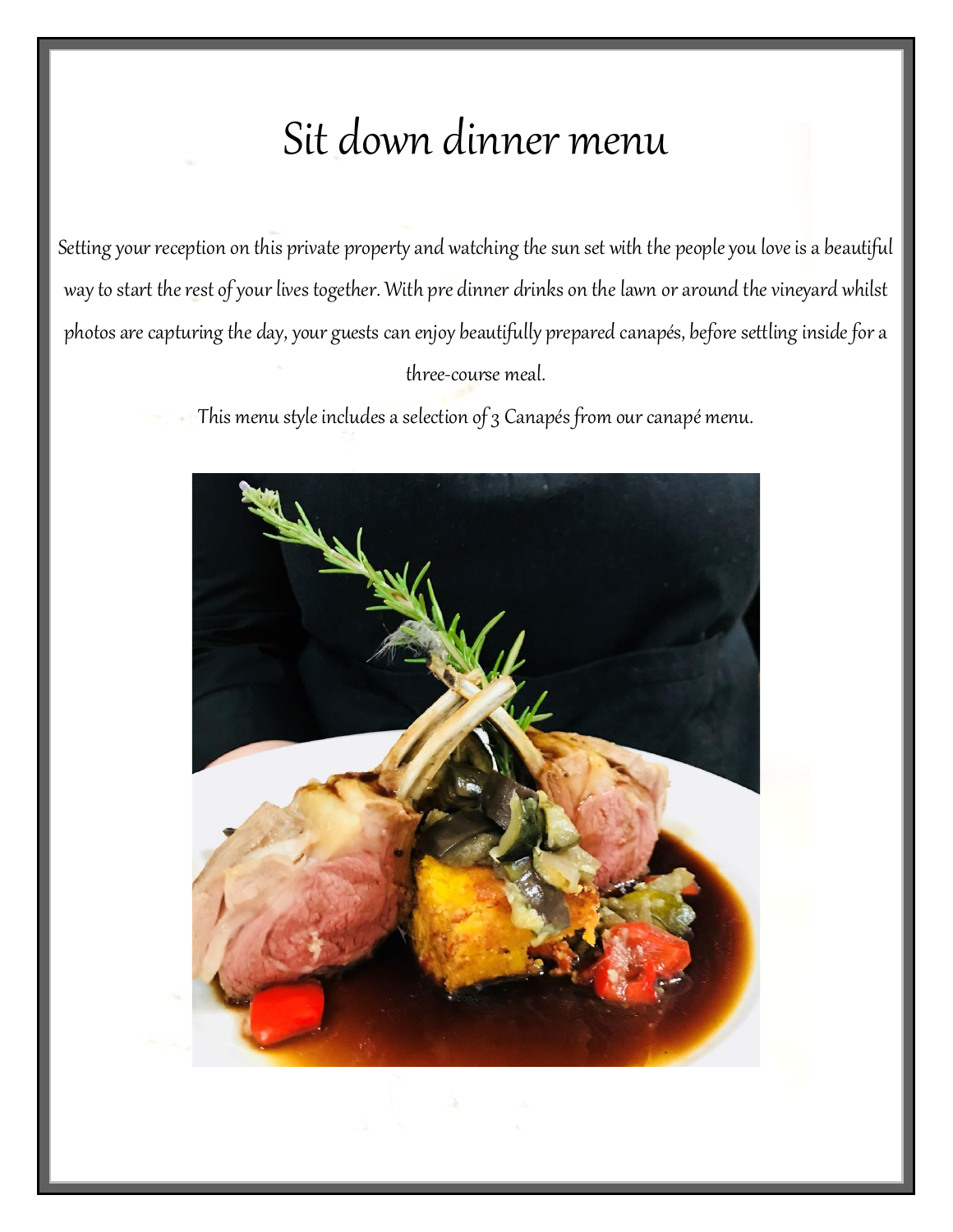## Entrées

selection of 2

- Tiger prawn cocktail served with house made seafood sauce finished w coconut rice & fresh lime
- Roasted pumpkin, caramelized onion tart finished w a rocket & goats cheese salad
- Japanese nori omelet wafer with Tasmanian smoked salmon and horseradish crème
- Thai Chicken salad nourish bowl finished with a chilli & coconut dressing
- Pumpkin & sweet potato soup garnished w a garlic crouton & fried chive
- Wagyu beef carpaccio w pepper crust & truffle infused aioli
- Marinated lamb cutlet served on a bed of duck fat roasted chats with mint jelly & rosemary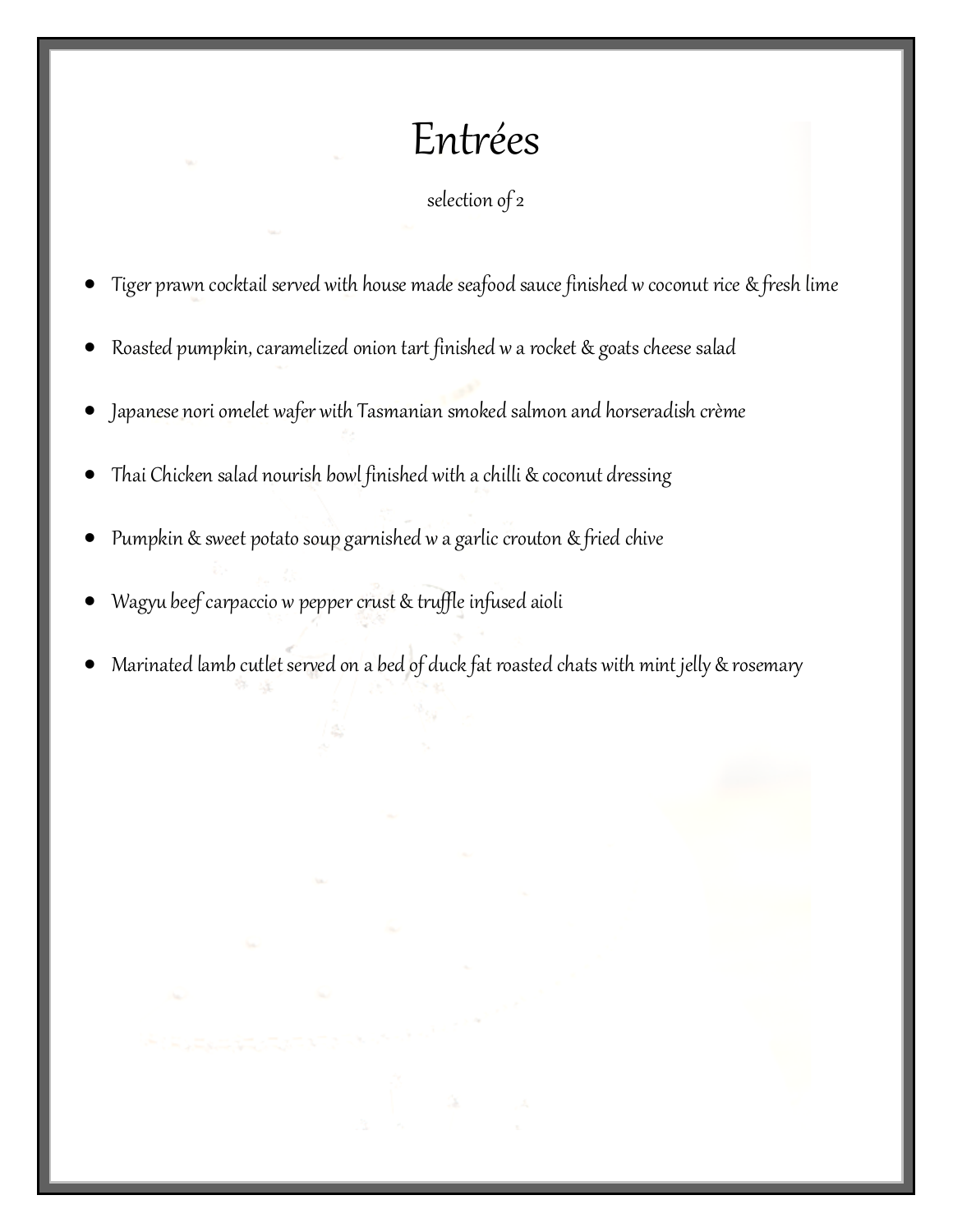# Main Course

selection of 2

• Baby lamb rump char grilled medium, finished w salsa verde & roasted beetroot

• Chicken Breast pocketed w a tomato, basil & feta mousse wrapped in prosciutto & finished w red pepper cream & a parmesan wafer

- Grass fed Eye fillet medium served w caramelized eschalot & Belvoir Park red wine jus
- Seared barramundi served w citrus zucchini salsa, curry prawn bisque & coriander pesto.
- Braised beef cheek served w sweet potato puree & slow roasted cherry tomatoes
- Sticky pork belly w honey carrot, spiced apple jam & parsnip puree

All main course dishes served with Duck fat roasted potatoes & your choice of Garden salad or Green Vegetable bowl finished w butter

### Something sweet – dessert done right…….

Petite desserts to finish your formal dinner served as a buffet with tea & coffee while you dance the night away!

\$105 per person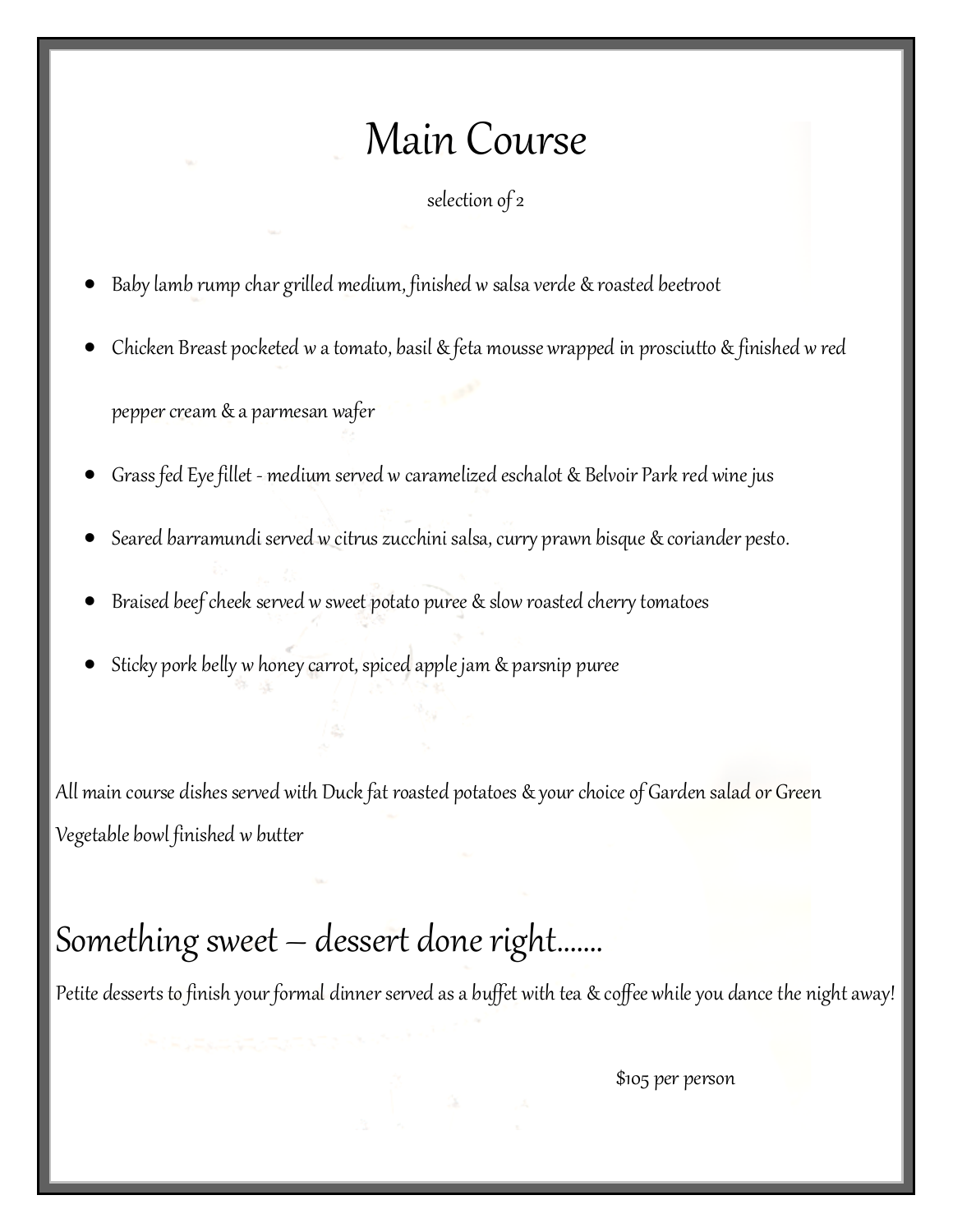### Gourmet Bar-b-que

Gourmet BBQ -Starting with canapés, grazing platter boards & moving onto beautiful tender meats served with freshly prepared salad and a spectacular dessert buffet to finish, this package puts a whole new meaning to a back yard BBQ, served as a degustation on provincial style platters and stands.

#### This menu style includes:

- Grazing platters with a selection of finest cheeses, cured & smoked meats, marinated vegetables, dips & breads
- Selection of 3 Canapés per person

#### Bar-b-queued meats:

- Tasmanian Scotch Fillet served with caramelized onion jam
- Tandoori Chicken fillet marinated with Greek yoghurt and served with tzatziki
- Lamb, mint & rosemary sausages w Grandma's tomato relish

Served with sliced crusty breads & choice of two salads:

- Greek Salad with olives, feta, semi dried tomatoes, cucumber, cherry tomatoes
- Caesar salad with honey bacon, shaved parmesan, egg & Caesar dressing.
- Pontiac Potato salad with pesto mayonnaise, semi dried tomatoes, fresh Greek basil
- Spinach, pinenut & roasted pumpkin salad

Petite dessert buffet of our signature petite desserts served with Tea & coffee to finish

\$95 per person